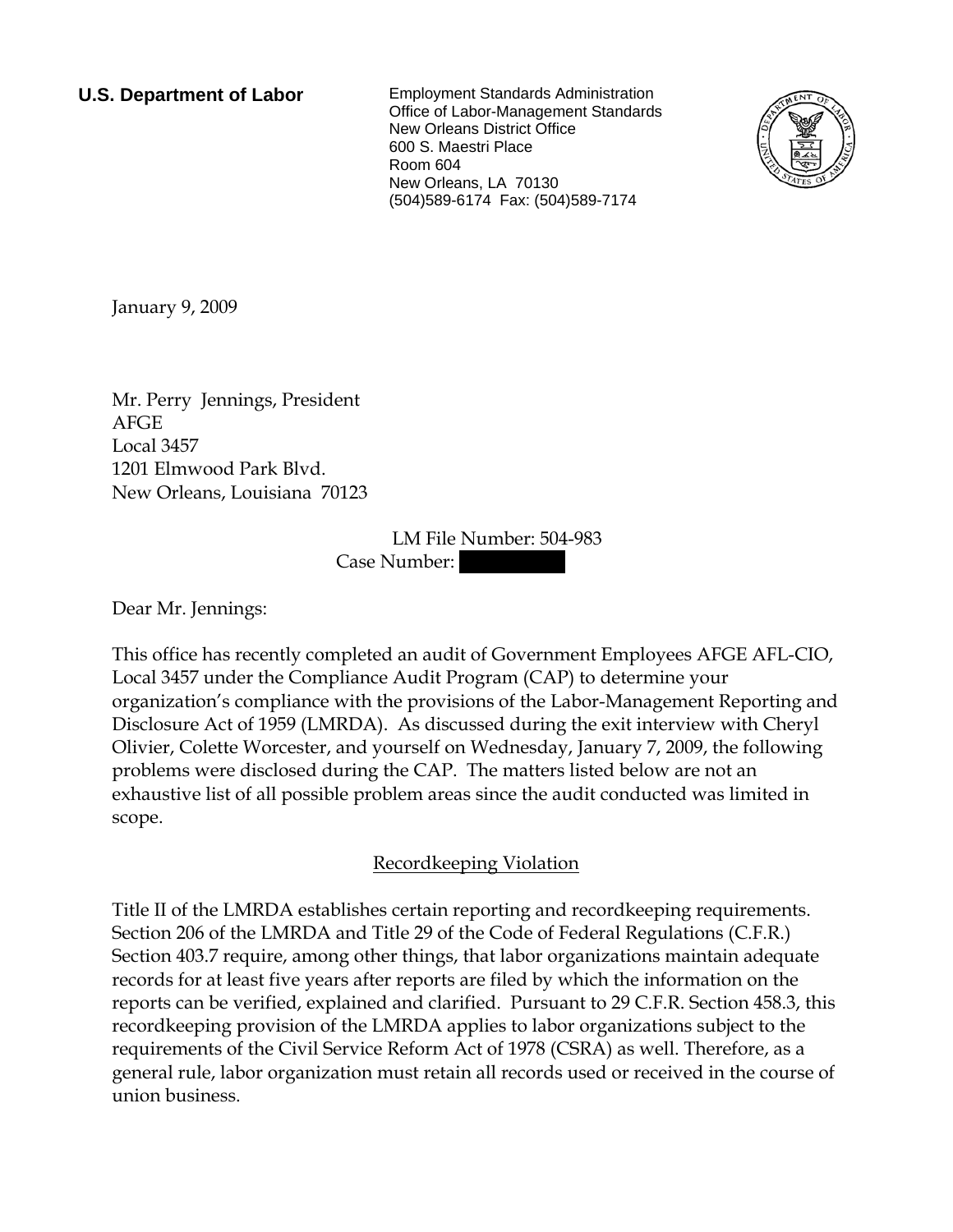Mr. Perry Jennings January 9, 2009 Page 2 of 4

For disbursements, this includes not only original bills, invoices, receipts, vouchers, and applicable resolutions, but also documentation showing the nature of the union business requiring the disbursement, the goods or services received, and the identity of the recipient(s) of the goods or services. In most instances, this documentation requirement can be satisfied with a sufficiently descriptive expense receipt or invoice. If an expense receipt is not sufficiently descriptive, a union officer or employee should write a note on it providing the additional information. For money it receives, the labor organization must keep at least one record showing the date, amount, purpose, and source of that money. The labor organization must also retain bank records for all accounts.

The audit of Local 3457's 2006 records revealed the following recordkeeping violation:

Receipt Dates not Recorded

Entries in Local 3457's checkbook register reflects the date the union deposited money, but not the date money was received. Union receipts records must show the date of receipt. The date of receipt is required to verify, explain, or clarify amounts required to be reported in Statement B (Receipts and Disbursements) of the LM-3. The LM-3 instructions for Statement B state that the labor organization must record receipts when it actually receives money and disbursements when it actually pays out money. Failure to record the date money was received could result in the union reporting some receipts for a different year than when it actually received them.

Based on your assurance that Local 3457 will retain adequate documentation in the future, OLMS will take no further enforcement action at this time regarding the above violations.

## Reporting Violations

Pursuant to 29 C.F.R., Section 458.3, the reporting requirement under 29 C.F.R. Section 403.2 (see Section 201(b) of the Labor-Management Reporting and Disclosure Act (LMRDA)) is made applicable to labor organizations subject to the requirements of the CSRA. This provision requires labor organizations to file annual financial reports that accurately disclose their financial condition and operations. The audit disclosed a violation of this requirement. The Labor Organization Annual Report (Form LM-3) filed by Local 3457 for fiscal year ending December 31, 2005, was deficient in the following areas: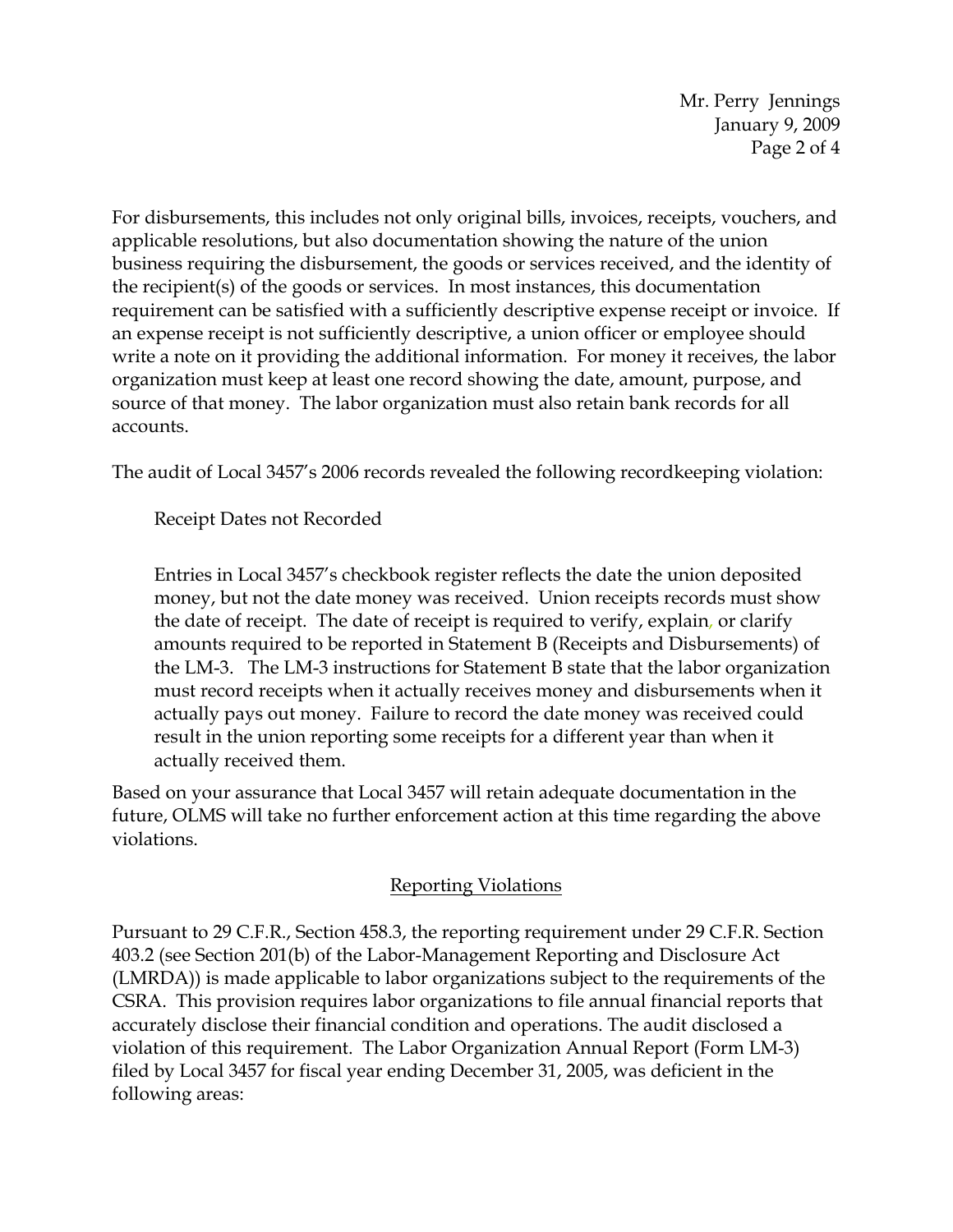Mr. Perry Jennings January 9, 2009 Page 3 of 4

## 1. Incorrect Reporting of Dues Collected

In the Form LM-3, for fiscal year ending December 31, 2005, Local 3457 reported a total of \$6,550.00 in dues collection in Item 38, when the actual amount collected in dues for FYE December 31, 2005, was 13,309.50. Dues collected in the fiscal year are to be reported on the Form LM-3 for that fiscal year, even if those dues are deposited in the subsequent fiscal year.

## 2. Next Election

Local 3457 erroneously reported in Item 22 of the Form LM-3 for fiscal year ending December 31, 2005, (What is the date of your organization's next regular election of officers?) that Local 3457's next officer election will be held in June 2006. During the audit, you indicated that the next election of officers was not held until April 2007.

## 3. Failure to File Form LM-3 Reports

Local 3457 failed to file the required Form LM-3 Reports for fiscal years ending December 31, 2006, and December 31, 2007.

Local 3457 must file an amended Form LM-3 for fiscal year ending December 31, 2005, to correct the deficient items discussed above, as well as delinquent Form LM-3 reports for fiscal years ending December 31, 2006, and December 31, 2007. I provided you with a blank form and instructions, and advised you that the reporting forms and instructions are available on the OLMS website (www.olms.dol.gov). The amended and delinquent Form LM-3's should be submitted to this office at the above address as soon as possible, but not later than March 2, 2009. Before filing, review the report thoroughly to be sure it is complete, accurate, and signed properly with original signatures.

I want to extend my personal appreciation to [American Federation of Government](#page-0-0)  [Employees Local 3457](#page-0-0) for the cooperation and courtesy extended during this compliance audit. I strongly recommend that you make sure this letter and the compliance assistance materials provided to you are passed on to future officers. If we can provide any additional assistance, please do not hesitate to call.